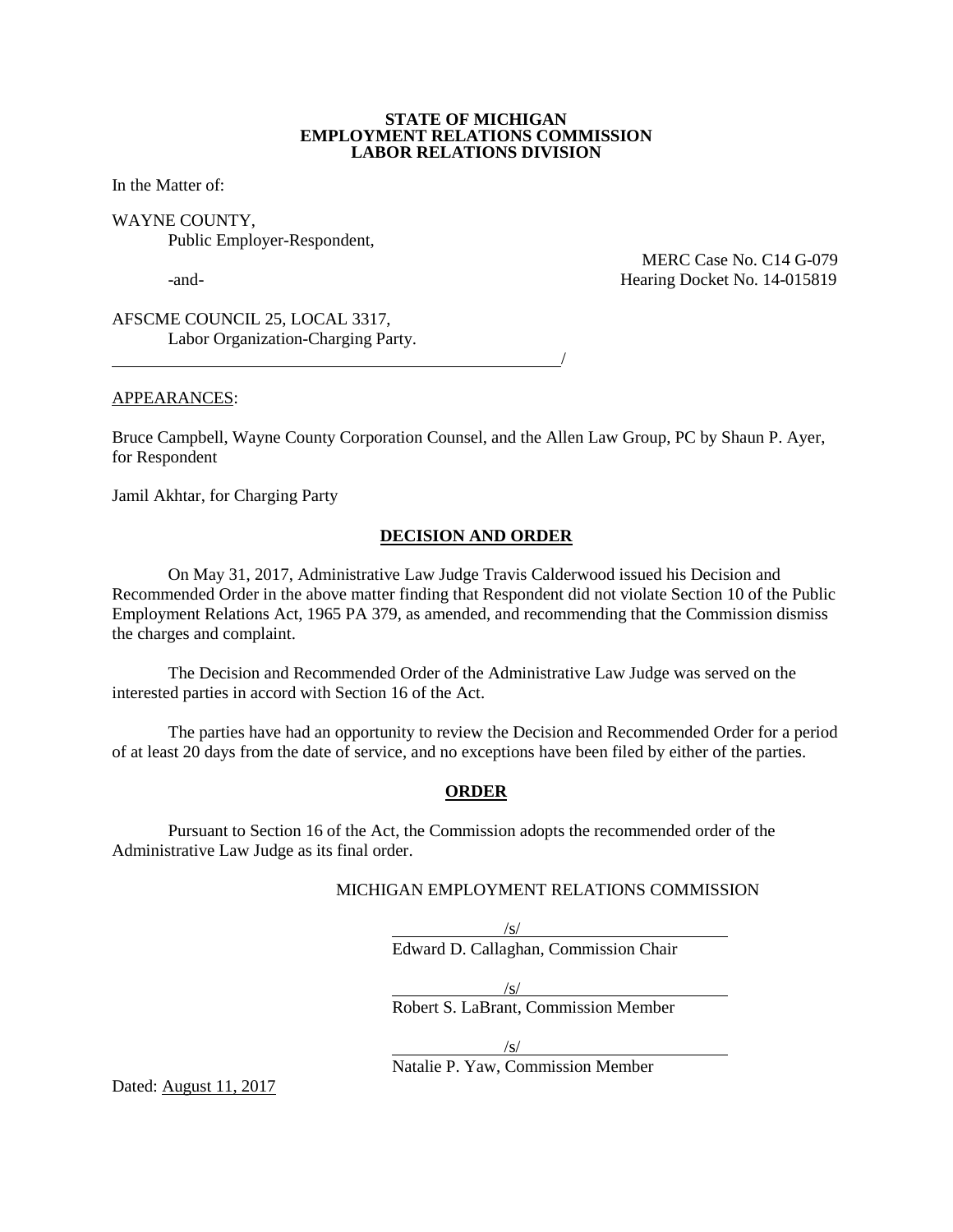# **STATE OF MICHIGAN MICHIGAN ADMINISTRATIVE HEARING SYSTEM EMPLOYMENT RELATIONS COMMISSION**

In the Matter of:

Respondent-Public Employer,

 Case No. C14 G-079 WAYNE COUNTY, SALE COUNTY, The COUNTY, The COUNTY, The COUNTY, The COUNTY, The COUNTY, The COUNTY, The COUNTY,

-and-

AFSCME COUNCIL 25, LOCAL 3317, Charging Party-Labor Organization.

#### APPEARANCES:

Wayne County Assistant Corporation Counsel Bruce Campbell, and the Allen Law Group, PC by Shaun P. Ayer, for the Respondent-Public Employer

Jamil Akhtar, for the Charging Party-Labor Organization

<u>/</u>

# **DECISION AND RECOMMENDED ORDER OF ADMINISTRATIVE LAW JUDGE**

Pursuant to Sections 10 and 16 of the Public Employment Relations Act (PERA), 1965 PA 379, as amended, MCL 423.210 and 423.216, this case was assigned to Administrative Law Judge Travis Calderwood of the Michigan Administrative Hearing System (MAHS), acting on behalf of the Michigan Employment Relations Commission (Commission).

#### Background and Procedural History:

On July 14, 2014, AFSCME Council 25, Local 3317 ("Charging Party" or the "Union"), filed the present unfair labor practice charge against Wayne County ("Respondent" or "County"). The Union states in its charge:

The Respondent knew, when it presented its Deficit Elimination Plan to the Board of Commissioners for approval on May 13, 2014, that respondent was committing an unfair labor practice, in that it had purposefully placed itself in a position of not being able to bargain in good faith, with the Charging Party, as the Deficit Elimination Plan, which has yet to be approved by the State Treasurer, would automatically require the County to bargain in a fashion which is commonly known as "boulwarism."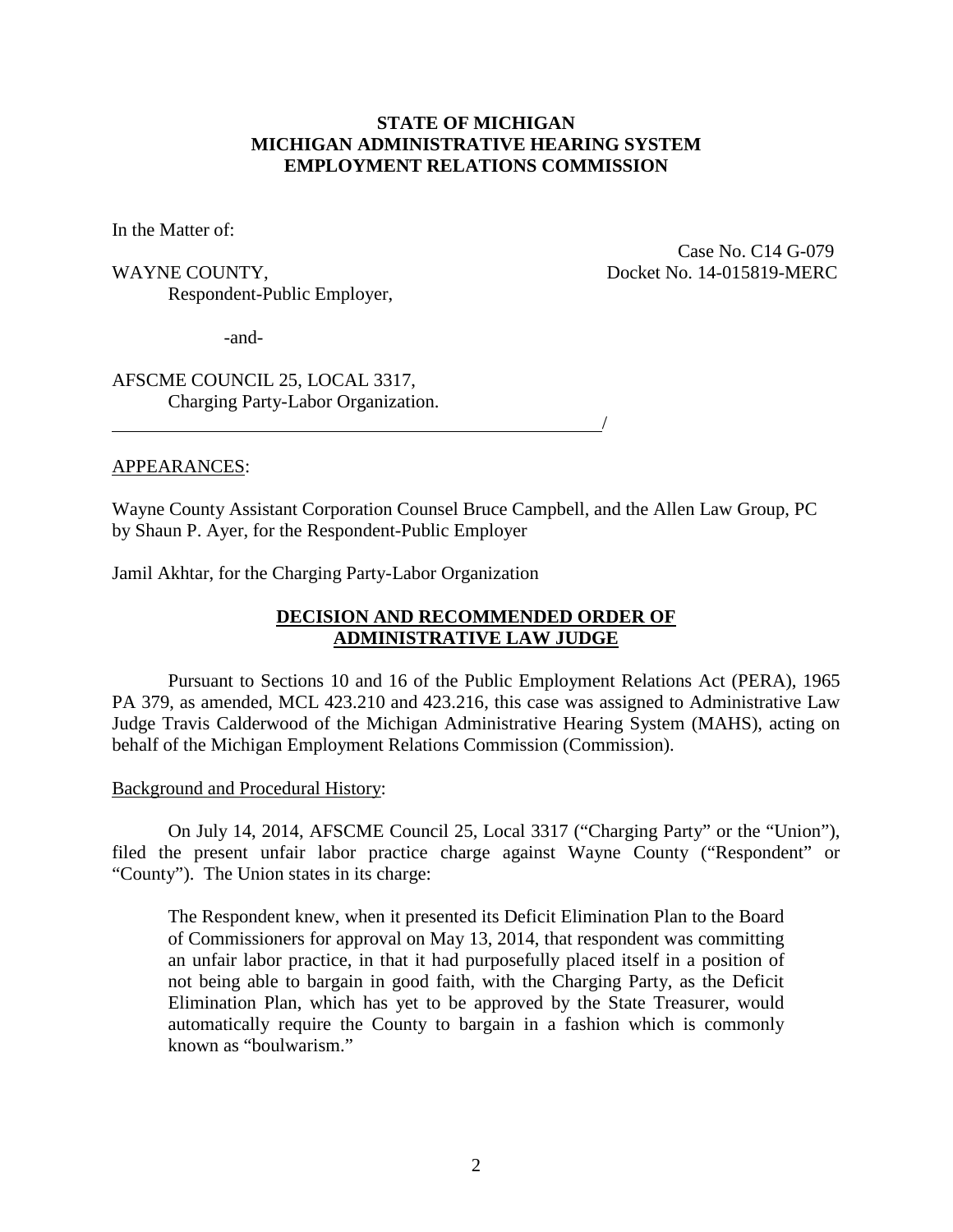A pre-trial conference was scheduled to be held on August 6, 2014, and an evidentiary hearing was set for August 19, 2014.

On August 4, 2014, Respondent filed a Motion for Summary Disposition. During the pre-hearing conference on August 6, 2014, the parties agreed that Charging Party would file its response by August 14, 2014, and that oral argument would occur in place of the August 19, 2014, evidentiary hearing. On August 14, 2014, Charging Party filed its written response to Respondent's Motion.

Oral argument took place before the undersigned on August 19, 2014. Neither party filed post-hearing briefs. On April 2, 2015, I issued an interim order denying Respondent's motion. An evidentiary hearing was scheduled for May 14, 2015.

On May 6, 2015, Charging Party filed a motion seeking to amend its charge to include allegations of regressive bargaining in connection with the actions taken by Respondent on and after April 20, 2015.

On May 11, 2015, a pre-hearing conference was held with the parties to discuss the upcoming hearing and Charging Party's motion to amend its charge. During that conference, counsel for Charging Party indicated that he would be filing charges on behalf of AFSCME Council 25, Locals 25, 101, 409, 1659, 1862, 2057 and 2926 that would mirror the allegations contained in the proposed amended charge filed in the present charge, Case No. C14 G-079; that charge was filed on May 12, 2015, and docketed as Case No. C15 E-063; Docket No. 15- 035160-MERC.

During the evidentiary hearing held on May 14, 2015, for the present charge, C14 G-079, I directed that the proposed amended charges filed by the Union on May 6, 2015, be accepted and bifurcated. The bifurcated charge was docketed as Case No. C14 G-079A; Docket No. 15- 037169-MERC and then consolidated with the Case No. C15 E-063. At the close of the hearing, I directed that post-hearing briefs be filed by the parties on or before July 30, 2015.

On June 23, 2015, Respondent filed a motion seeking summary dismissal of Case Nos. C14 G-079A and C15 E-063. Charging Party filed its response on July 14, 2015. Oral argument in those consolidated cases was set for July 28, 2015.

On July 22, 2015, during a conference call to discuss the other pending matters between the parties, the filing date for post-hearing briefs in this matter was extended to August 5, 2015. Also that same day, Governor Snyder declared that a local government financial emergency existed in Wayne County pursuant to the Local Financial Stability and Choice Act, 2012 PA 436 (PA 436).

Prior to the start of the July 28, 2015, oral argument in Case Nos. C14 G-079A and C15 E-063, I met with the parties and discussed the recent determination of a financial emergency within the County by the Governor and its potential impact on the three pending charges.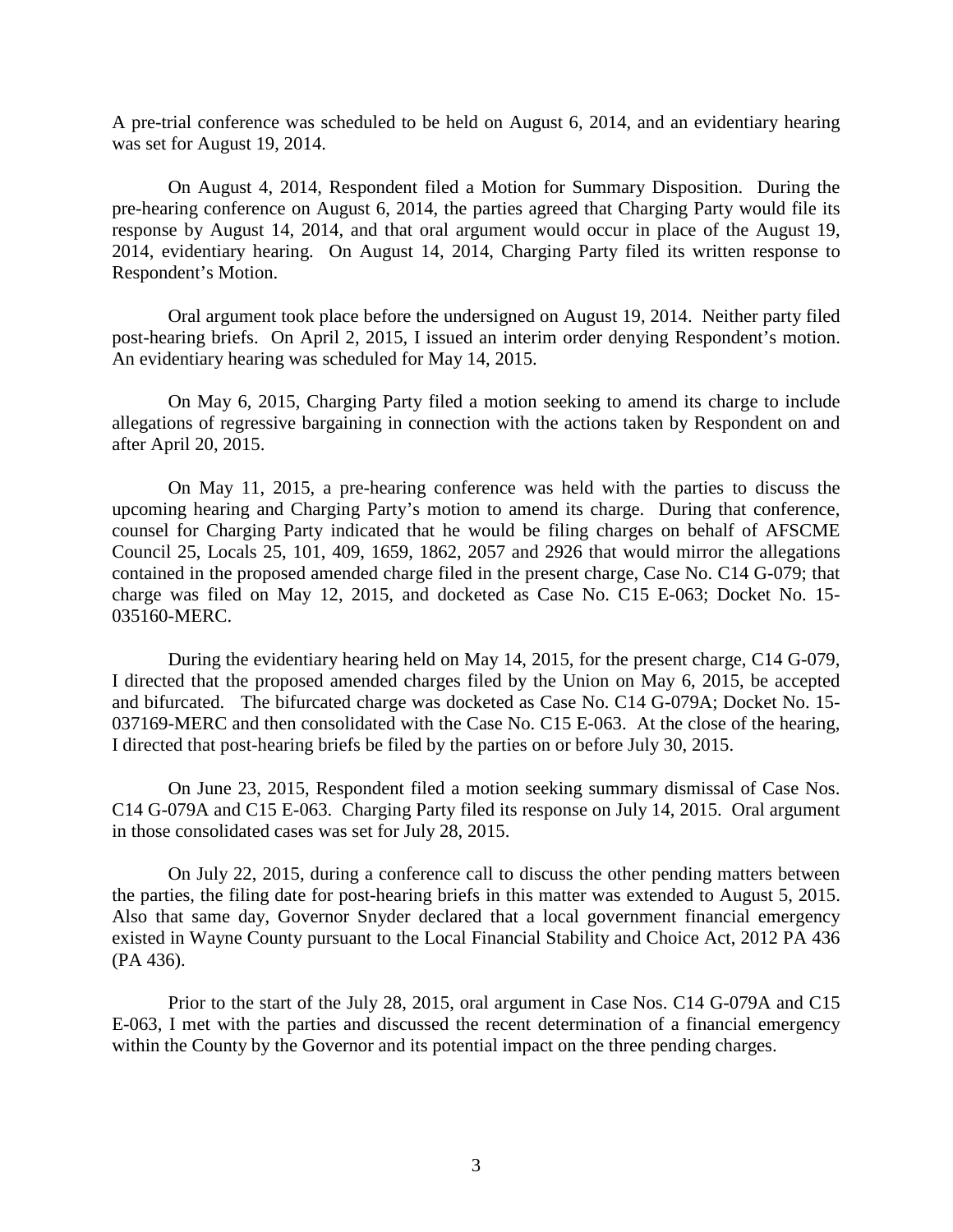Recognizing that the financial emergency determination would likely result in a consent agreement between the County and the State Treasurer, the parties agreed to adjourn that day's oral argument, as well as the upcoming hearing dates of August 10, 11, 12 and 19, 2015, without date. Furthermore, the parties agreed that post-hearing briefs in the present matter, Case No. C14 G-079 not be filed until some future date yet to be decided. A pre-hearing conference was scheduled for August 31, 2015.

On August 21, 2015, the County and the State Treasure entered into a Consent Agreement pursuant to PA 436. Under the terms of that agreement and consistent with Section 8(11) of Act 436, effective September 20, 2015, the County would no longer be subject to Section 15(1) of PERA for the term of the agreement. The effective import of the Consent Agreement was that the County was under no obligation to bargain in good faith while the agreement remained in effect.

On December 17, 2015, the parties appeared before the undersigned for oral argument over Respondent's motion seeking dismissal of Case Nos. C14 G-079A and C15 E-063. At the onset of that hearing, Charging Party withdrew Case No. C15 E-063. Following extensive arguments made by both parties on the record and with consideration given to the pleadings and filings submitted by the parties, I concluded that summary dismissal of Case No. C14 G-079A was not appropriate and denied Respondent's motion from the bench.<sup>[1](#page-3-0)</sup>

Post hearing briefs in Case No C14 G-079 were filed by the parties the first week of February 2016. On February 17, 2016, Charging Party filed another unfair labor practice charge, Case No. C16 B-015; Docket No. 16-003534-MERC, in which the Union alleged that the County had failed to engage in good faith bargaining from August 21, 2015, through September 20, 2015.

Several telephone conferences were held with the parties during the first three months of 2016 in which the status of the County's finances and Consent Agreement were discussed in connection to the pending cases. Ultimately it was my decision to adjourn Case Nos. C14 G-079A and C16 B-015 without date because of the suspension of the County's duty to bargain under Section 15(1) of PERA by way of the Consent Agreement. I also chose to hold off issuing any decision in Case No. C14 G-079 for the same reason as it was not known when the County would be released from the Consent Agreement or its duty to bargain under Section 15(1) of PERA restored.

On October 18, 2016, the State Treasurer sent a letter to the County which appeared to release the County from the Consent Agreement.

On October 20, 2016, Charging Party's counsel sent my office an email with the October 18, 2016, letter from the State Treasurer attached and requested a conference call to discuss scheduling Case Nos. C14-G-079A and C16 B-015 for hearing. During an October 25, 2016, conference call, the County objected to scheduling the consolidated cases for hearing and asserted that, by the terms of the Consent Agreement, it remained exempt from Section 15(1) of

<span id="page-3-0"></span> $<sup>1</sup>$  A written order to that effect was issued on February 17, 2016.</sup>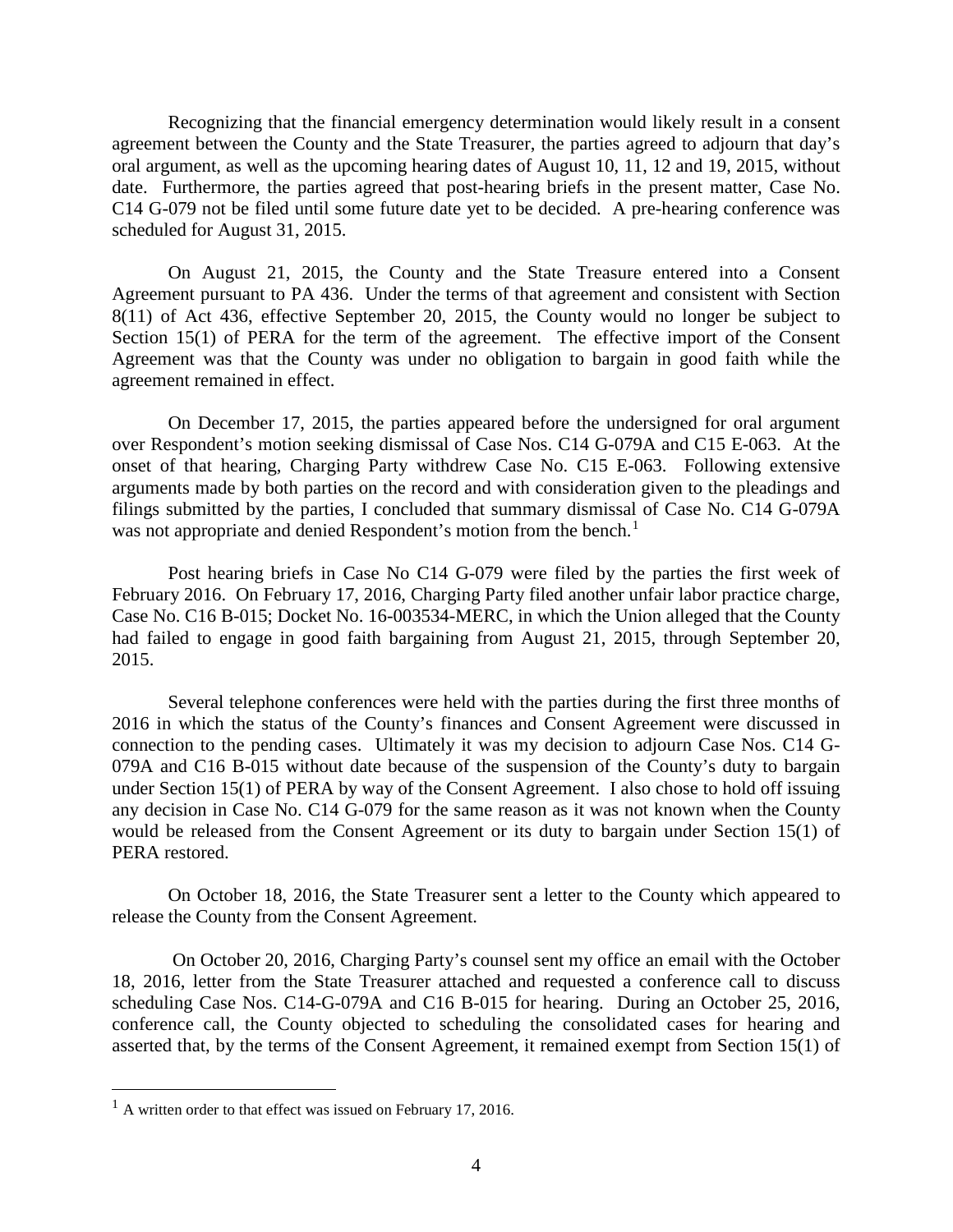PERA until October 1, [2](#page-4-0)019, the Treasurer's October 18, 2016, letter notwithstanding.<sup>2</sup> No decision was made at that time on how to proceed.

On October 27, 2016, another telephone conference call was held at which time I directed both parties to provide written position statements as to the issue of whether the County was in fact still exempt from Section 15(1) of PERA.

On November 11, 2016, the County provided, by email, a copy of a November 10, 2016, letter from the Deputy State Treasurer, which clarified that the term of the two-year budget plan it was requiring under the Consent Agreement was for fiscal years 2017 and 2018. Accordingly, the County revised its position such that its duty to bargain under Section 15(1) would be reinstated October 1, 2018, as opposed to October 1, 2019.

On November 22, 2016, the County filed a Position Statement and Motion to Dismiss in Case Nos. C14-G-079A and C16 B-015. The Union filed its Position Statement with my office on November 23, 2016. Emails were exchanged with the parties regarding the timeline in which the Union was to respond to the County's motion.

On November 28, 2016, Local 3317 filed its last and most recent charge against the County, Case No C16 K-125; Docket No 16-033168-MERC. In this charge, the Union alleges that the County was released from the Consent Agreement on October 18, 2016, and therefore once again subject to Section 15(1) of PERA and that the County had refused to bargain with Charging Party. The Union also alleges that the County imposed modified employment terms on September 23, 2016, which it claims are "worse than the comparable wages, hours and other terms and conditions of employment of County unionized employees." Lastly, Charging Party claims that it is the only union in the County that has had its dues check-off terminated and that said termination was done in retaliation for its insistence on pursuing the charges.

On December 21, 2016, I received notice from the County that it wished its motion to dismiss filed in Case Nos. C14 G-079A and C16 B-015 to apply to Case No. C16 K-125 as well.

On January 13, 2017, I received Local 3317's response to the County's motion. Oral argument was heard on January 20, 2017, in Detroit, Michigan. On February 9, 2017, I issued an interim order encompassing all four pending cases between the parties, including the current matter, Case No. C14 G-079, in which I determined, the terms of the Consent Agreement notwithstanding, that County's duty to bargain was reinstated as of October 18, 2016, the date when the State Treasurer released it from the Consent Agreement.

Simultaneously to the events as described above, the Union, on November 7, 2016, made a written request with the Bureau of Employment Relations, the Commission's administrative staff, for mediation services. That request was docketed as MERC Case No. D16 K-0900.

<span id="page-4-0"></span><sup>&</sup>lt;sup>2</sup> Section 10, entitled "Term" of the agreement provided that the suspension of the duty to bargain, along with various other terms, would survive the County's release from the agreement and continue in effect until some date in the future which coincided with the County's fiscal year and a two-year budget required under the agreement.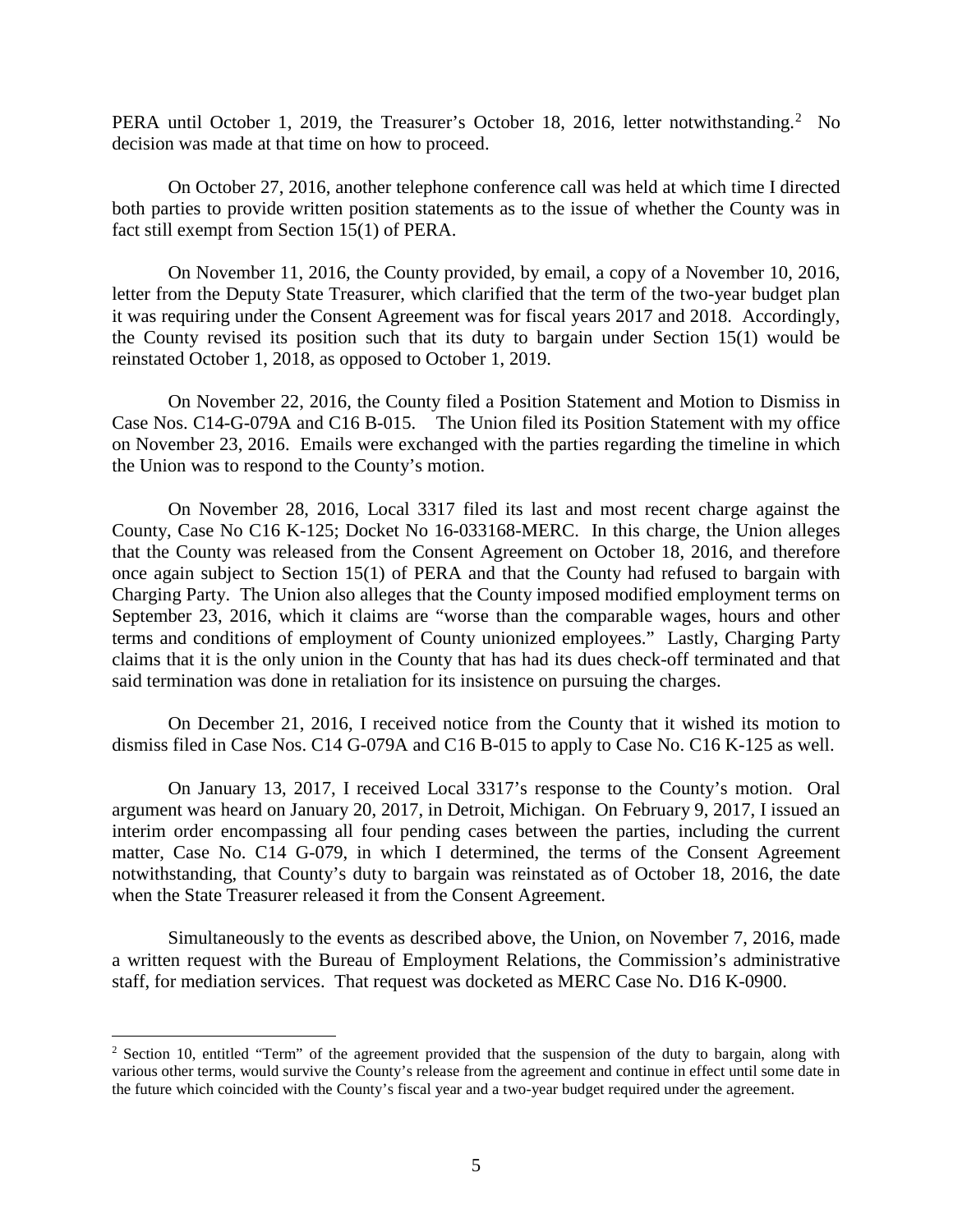On February 9, 2017, the County filed a Motion to Enforce Commission Order Dismissing Act 312 or in the Alternative, Motion to Dismiss Union's Request for Mediation Pursuant to a Consent Agreement between Wayne County and the State of Michigan and PA 4[3](#page-5-0)6.<sup>3</sup> Both parties filed additional written arguments with the Commission on, or before, March 15, 2017. Oral argument was set before the Commission at its April 11, 2017, meeting in Detroit, Michigan. Additionally, the Commission requested that the parties address other issues it identified as relevant in writing by April 3, 2017.

On May 12, 2017, the Commission issued its Decision and Order in D16 K-0900 finding that PA 436 and PERA gave the State Treasurer authority to draft a consent agreement where the suspension of the duty to bargain could remain in effect past the agreement's release date. As such the Commission held that the County's duty to bargain was suspended until October 1, 2018, thereby dismissing the Union's request for mediation. The Commission recognized that my February 9, 2017, Interim Order, reached the opposite conclusion as to the duration of the suspension of the duty to bargain but, because my interim order was not a final order as identified under Rule 161(7) of the Commission's Rules, R 423.161(7), 2002 AACS; 2014 AACS, declined to review the order despite requests from the parties to do so. Nonetheless, I believe I am bound to accept as controlling authority the Commission's holding as to the status of the County's duty to bargain.

The preceding notwithstanding, nothing in the Commission's decision that the County's duty to bargain remain suspended until October 1, 2018, precludes the exercise of jurisdiction over the parties as it relates to the present proceeding or the other three unfair labor practice charges currently pending with the exception of the one portion of Case C16 K-125 based on the incorrect assertion that the County's duty to bargain was restored on October 18, 2016. As such, now that there is a date certain on which the County's duty to bargain shall be restored, October 1, 2018, I see no reason why this Decision and Recommended Order should not be issued or the remaining three unfair labor practice charges be scheduled for hearing.

## Findings of Fact:

Charging Party represents a bargaining unit comprised of Sergeants, Lieutenants and Captains employed with the Wayne County Sheriff's Department. The parties were signatories to a collective bargaining agreement in effect from October 1, 2011, through September 30, 2014. Article 38 of the contract set forth the applicable provisions regarding retirement terms agreed to between the parties. Article 38.01(L) provided the following:

<span id="page-5-0"></span> <sup>3</sup> Previously in Case No. D14 A-0018, *Wayne County*, 29 MPER 26 (2015), between these same parties, the Commission, on October 16, 2015, dismissed a petition for Act 312 arbitration filed by the Union. The Commission stated:

<sup>[</sup>W]e find that the Employers in this matter are subject to a consent agreement under Act 436 that suspended the County' s duty to bargain as of September 20, 2015. The Employers have expressed an unwillingness to bargain or participate in Act 312 arbitration in light of Act 436. As such, as of September 20, 2015, the Employers cannot be required to participate in Act 312 arbitration. Accordingly, the Act 312 arbitration in the case before us must be dismissed as of that date.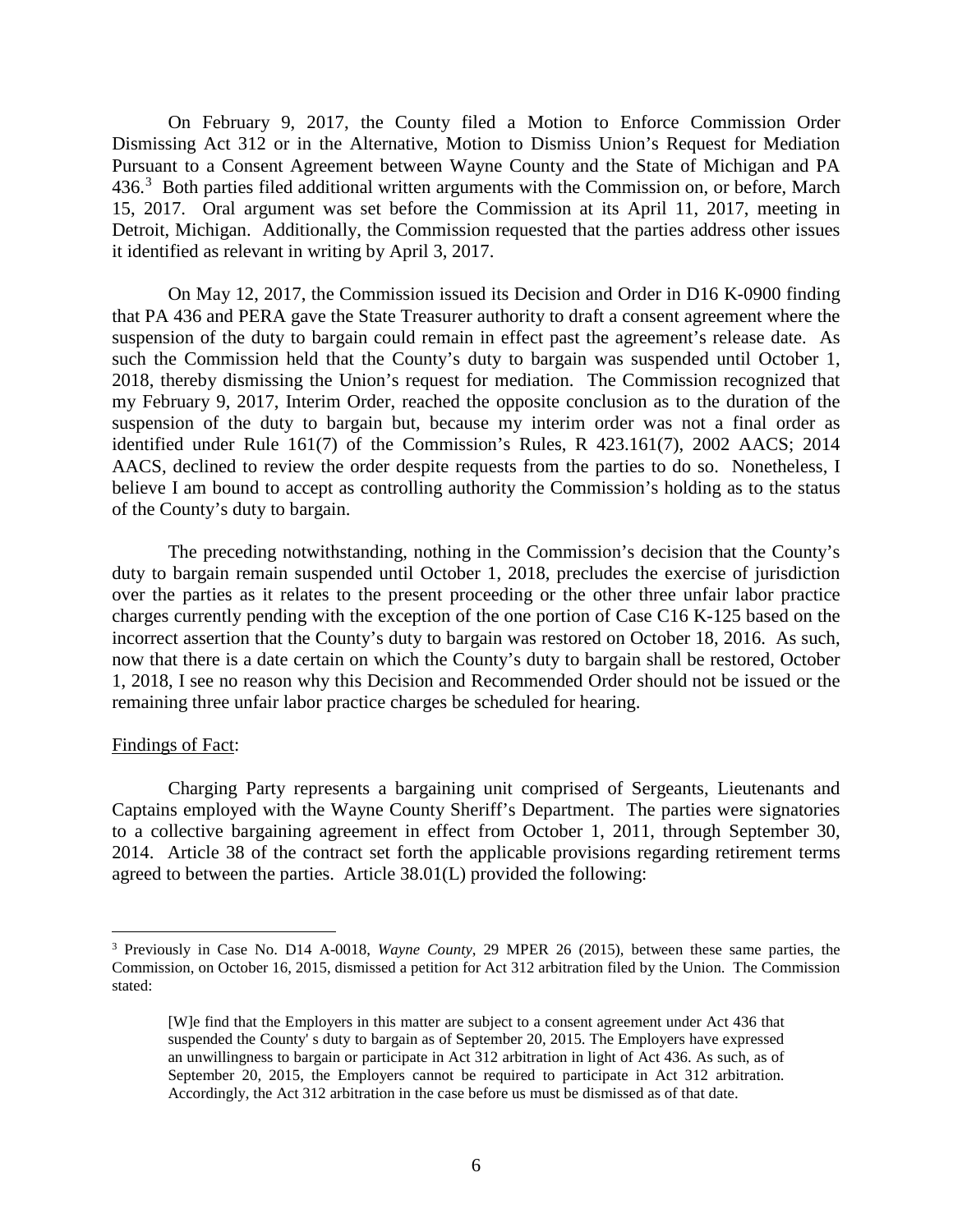Upon the termination of this Collective Bargaining Agreement on September 30, 2011, the parties may agree to bargain over retirement related issues during the next round of contract negotiations. However, all issues concerning retirement, including but not limited to, any and all provisions outlined in Article 38 of this Agreement, covering the period of October 1, 2008 through September 30, 2011, shall not be subject to Act 312 arbitration until October 1, 2020.

On February 5, 2014, because the County was purportedly operating in a deficit, then County Executive Robert A. Ficano presented a deficit elimination plan (DEP) to the County's Board of Commissioners (Board).<sup>[4](#page-6-0)</sup> That DEP began with the statement that "[a]s with many communities within the State of Michigan, and throughout the country, the Charter County of Wayne has experienced serious financial challenges since 2008." The DEP went on to claim that at the end of its most recent fiscal year, September 30, 2013, the County's General Fund had an accumulated deficit net of \$93 million, with projected losses of \$30 million and \$32 million for the next two years, if no changes were made. As part of the DEP's proposed method of reducing the County's deficit, the County Executive sought the following changes/concessions from certain County employees, including members of Charging Party's bargaining unit:

- Effective October 1, 2014, decreasing the defined benefit plan multiplier from 2.5% to 1.5% of average financial compensation for all years of credited service;
- Effective October 1, 2017, limiting the amount of paid leave used to determine accrued financial benefits within the County's pension plan as well as restricting the use of overtime hours when computing average final compensation;
- Effective October 1, 2014, increasing the employee contributions in defined benefit plans 1, 3, 5 and 6 to 7% of gross wages until October 1, 2017, at which time employee contributions would be reduced to 6% of gross wages;
- Effective October 1, 2014, the contribution rates for defined benefit plan 4 would be 10% for the employer and 4% for the employees;
- Effective October 1, 2014, a 5% wage reduction; and,
- Elimination of Columbus Day and birthdays as holidays.

<span id="page-6-0"></span> <sup>4</sup> Section 21(2) of the Glenn Steil State Revenue Sharing Act of 1971, Public Act 140 of 1971, states:

For a fiscal year of a unit of local government ending on or after October 1, 1980 or any year thereafter, if a local unit of government ends its fiscal year in a deficit condition, the local unit of government shall formulate and file a financial plan within 90 days after the beginning of the fiscal year to correct this condition. Upon request of a local unit of government the department of treasury may assist that local unit in the formulation of the financial plan to correct the deficit condition. The local unit of government shall file the financial plan with the department of treasury for evaluation and certification that the plan ensures that the deficit condition is corrected. Upon certification by the department of treasury, the local unit of government shall institute the plan. An amount equal to 25% of each payment to a local unit of government entitled to payments under this act may be withheld until requirements of this subsection are met.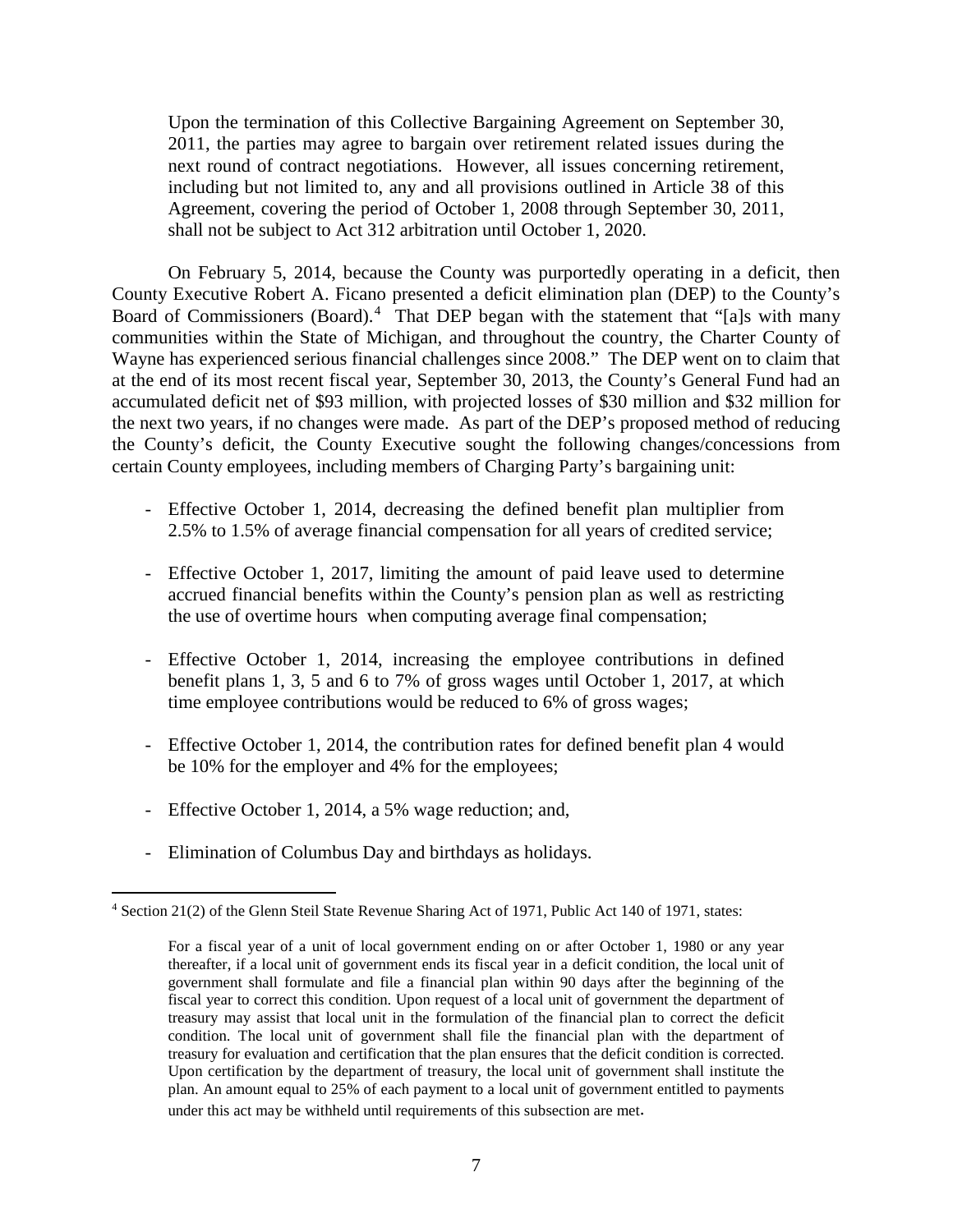In addition to the above financial concessions and other proposals impacting current County employees, the DEP also sought significant changes to retiree healthcare benefits. This DEP was never approved by the County Board.<sup>[5](#page-7-0)</sup>

According to testimony provided by County Deputy Chief Financial Officer/Budget Director Kevin G. Haney, included within the DEP presented to the Board for consideration, was the accounting of approximately \$84 million from the delinquent tax fund that could be released by the County Treasurer as unrestricted funds, meaning they could be added to the County's general fund.<sup>[6](#page-7-1)</sup> Haney testified that the intent was to use those monies to help pay down the accumulated deficit but that the monies would have no impact on the structural deficit.

The parties began bargaining over a successor agreement sometime in the beginning of 2014, with the first formal session occurring on March 14, 2014, at which time a state mediator was present. The parties met again on March 27, April 9, April 15, and May 6, 2014, all without a state mediator present. Charging Party's bargaining chair, Sergeant Daniel Connell, testified that the Union's position at the onset of negotiations and throughout bargaining was for a one year contract maintaining the status quo. Testimony provided by witnesses on both sides reveals that at the beginning of negotiations the parties did not agree to any negotiation ground rules in writing but that there was an understanding that "off the record" discussions, or "free-flowing" as parties also called such, was separate from formal bargaining and were simply informal discussions absent from proposals made at the bargaining table. The same witnesses agreed that the general plan for negotiations was for the parties to reach tentative agreement over noneconomic issues first and then move on to discussing economic provisions.

During the above referenced bargaining sessions, notes prepared by Connell indicate that through these several meetings the parties engaged in "off the record" discussions as well as "free-flow" on numerous occasions. Additionally, the notes support Connell's claim as to the Union's position regarding a one-year status quo extension, as it appears that the Union made this specific proposal on April 9 and May 6, 2014. On April 15, 2014, the parties agreed to discuss retirement and Article 38 off the record and on May 6, 2014, the parties "free-flowed" on what it would take to open Article 38.

Sometime in the beginning of May the original DEP was revised and once again presented to the County's Board. The revised DEP remained largely unchanged from its earlier version with the exception that the proposed changes to retiree healthcare had been removed and

<span id="page-7-0"></span><sup>&</sup>lt;sup>5</sup> Counsel for Charging Party has made the claim several times that around the time that the DEP was presented to the Board in February of 2014, he met with the County Director of Labor Relations Kenneth Wilson, Deputy County Executive Jeffrey Collins, and County Executive Chief of Staff June S. Lee, to discuss the DEP. However, Lee, the only person present at the alleged meeting to testify, was unable to recall with any specificity that such a meeting actually took place.<br><sup>6</sup> While the mechanics and specifics of such were not made entirely clear at the hearing, Haney testified that at any

<span id="page-7-1"></span>given moment the County Treasurer has approximately \$200 million dollars in a fund designated the Delinquent Tax Revolving Fund (DTRF). According to Haney, after funds have sat in the account for a certain number of years, the Treasurer, an elected official and not under the control of the County Executive's office, releases those funds for use by the County on either a restricted or unrestricted basis. Funds that are deemed unrestricted are placed within the County's general fund.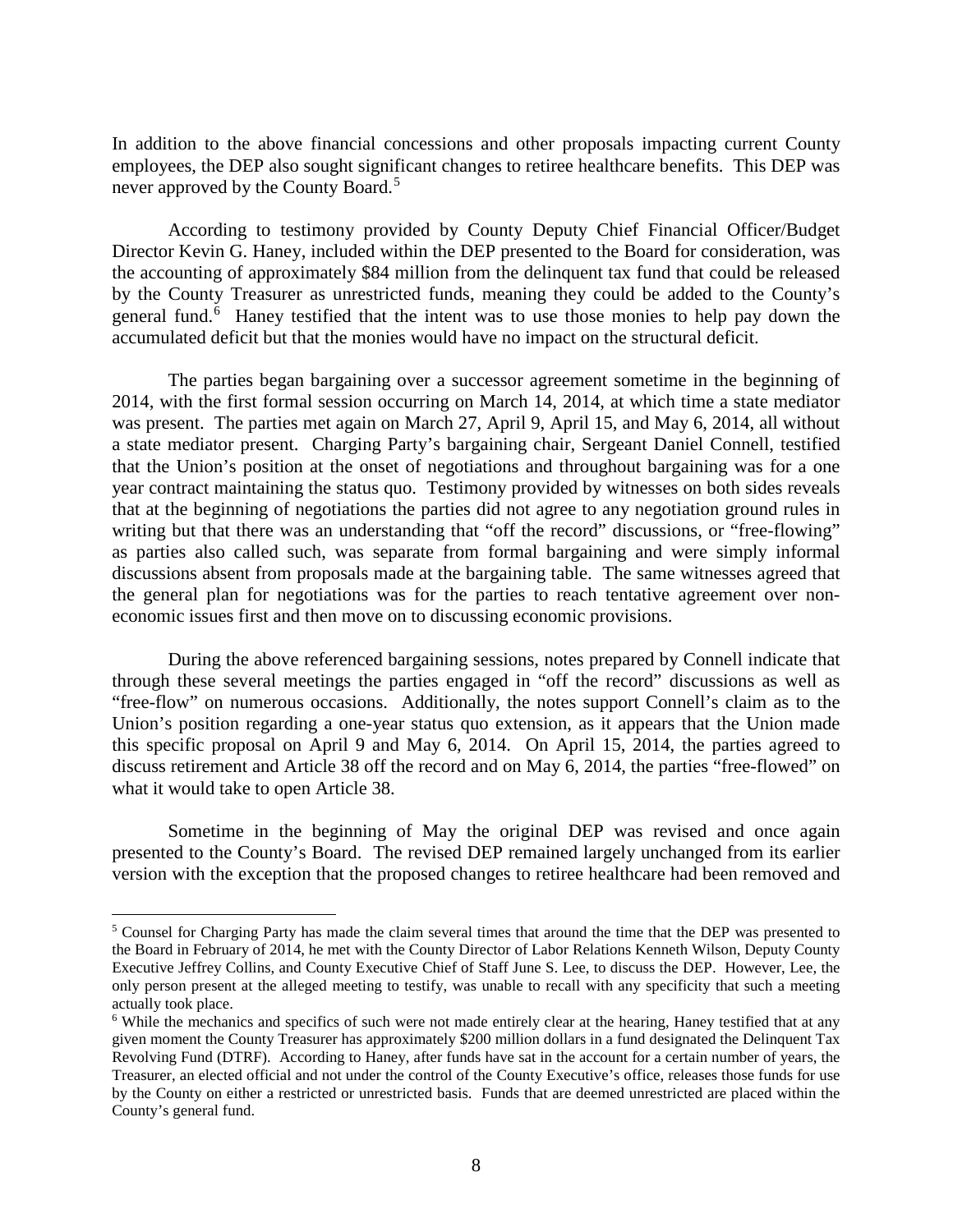the plan had been updated to reflect an increase of \$10 million dollars in state revenue sharing. At some point in May the Board adopted the revised DEP. As of the May 14, 2015, hearing date the State Treasurer had not approved the County's revised DEP.

During the May 16, 2014, bargaining session the Union once again offered the one-year status quo extension. There was some discussion as to the DEP and the Union's desire to present it to its general membership. More "free-flow" discussions took place, however what was discussed is not readily apparent from the record. Connell testified that he understood the County's position as to economic proposals to be the terms as set forth in the DEP, i.e., changes in pension and a 5% wage reduction among other things.

Two more bargaining sessions occurred on June 3, 2014, and June 5, 2014, at which a state mediator was present at both.

During the June 12, 2014, bargaining session the County, through Wilson, provided the Union with a proposal for a four-year contract with a status quo first year. The second year of the contract proposed no change in base wages, but did decrease the pension multiplier for those exceeding 1.5% to 1.5% as set forth in the DEP, as well as also changed the employee contribution levels for defined benefit plans, of 7% and 4% respectively, essentially mirroring the revised DEP. At the beginning of the third year the unit would enjoy a 2.5% wage increase. Another 2.5% raise would occur at the beginning of the fourth year along with the proposed changes limiting the number of leave hours included with final average compensation and the elimination of overtime hours calculated therein. Additionally this proposal sought to eliminate just birthdays as holiday days as opposed to birthdays and Columbus Day as provided for in the DEP.

The parties met on June 19, June 26, and July 8, 2014, all with a state mediator present.

On July 23, 2014, the parties met again and a proposal was presented to the Union. It is not clear from the record what changes if any this proposal may have made from the earlier June 12, 2014, proposal. The Union's one-year status quo extension proposal was discussed.

The parties met on August 13, 2014, once again with a state mediator. At some point another proposal was presented to the Union. The new proposal still called for a four-year contract and was identical to the June 12, 2014, proposal except that the Employer had swapped the implementation year for the pension multiplier and limitation of average final compensation hours so that the limitation on leave hours and restriction of overtime hours in calculating average final compensation changes took place at the beginning of the second year, while the reduction in the pension multiplier was to take place in the fourth year.

County Executive Chief of Staff June S. Lee testified that while bargaining was underway, in late May 2014, he received a voicemail from Charging Party's Local President Kal Sabbaugh requesting a meeting. Lee claims he met with Sabbaugh and Matt Gloster, both members of the Union's bargaining team, at a restaurant called Café Roma for lunch on June 13, 2014. Lee stated that the three of them "free flowed" at lunch on what could be done in order to reach a deal.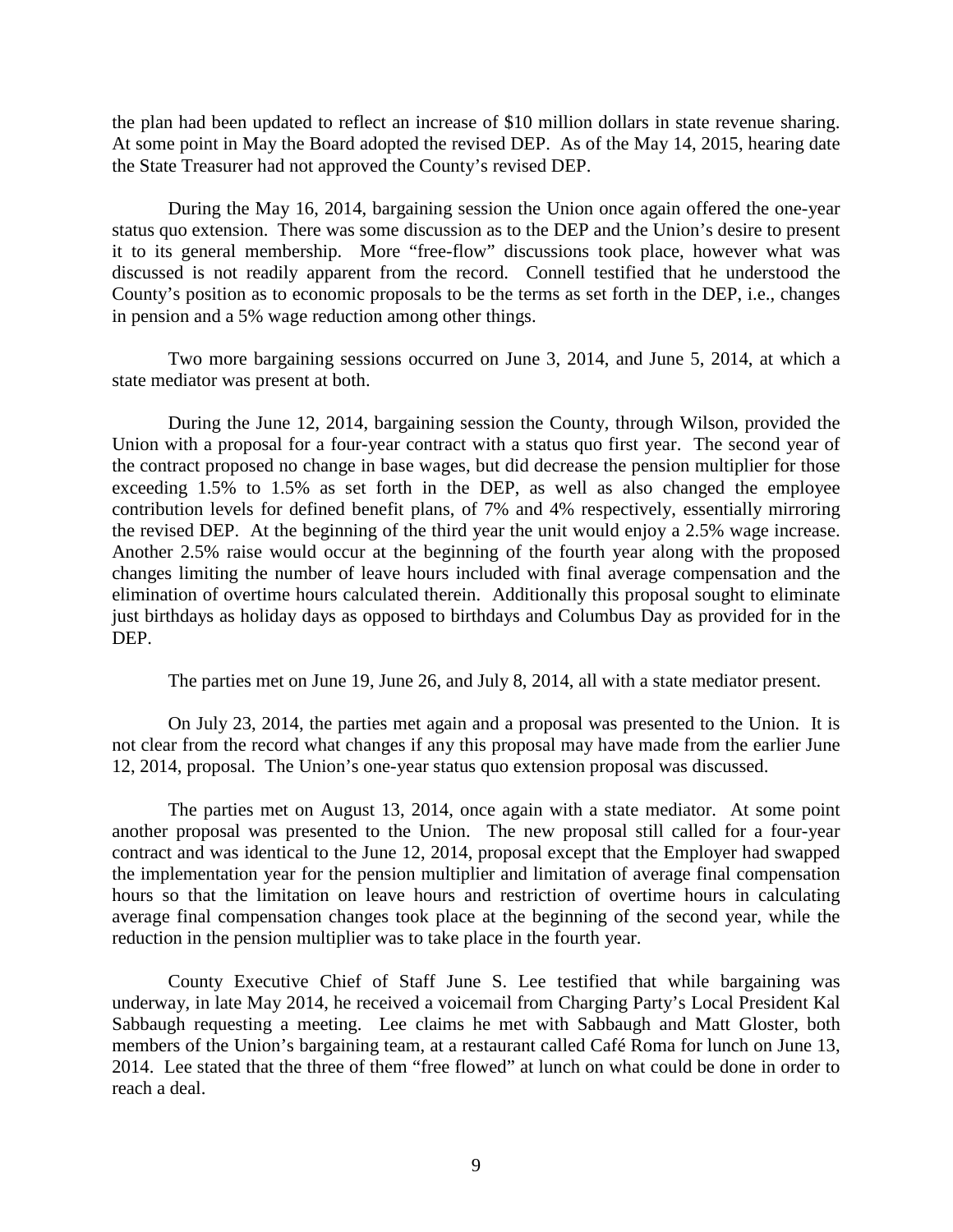Lee specifically recalled that he wanted to know what it would take for them to be able to discuss the retirement issue, i.e., the prohibition on arbitrating retirement issues until 2020.

According to Lee, he along with Ken Wilson, met with Sabbaugh and Gloster and Wilson on July 11, 2014, at the Tim Horton's in the Compuware Building in downtown Detroit. Once again Lee claimed the men "free flowed" ideas on how to reach an agreement and specifically discussed wages and the pension modifications.

Lee further testified that there was a third meeting that took place at the same Tim Horton's on July 17, 2014, between himself, Wilson, Sabbaugh, Gloster and a third member of the Union. Lee was originally unable to identify the third man from the Union but quickly concluded that Daniel Connell, who was at that time sitting in the gallery during his testimony, had to have been the third man. Lee went on to testify that the men discussed how the Union was unable to get support for the pension modification with the wage increases as offered by the County. On cross-examination by Charging Party's counsel, Lee admitted that he made no attempt to inform the AFCSME Council 25 Staff Representative, Richard Johnson, or the Union's Chief Negotiator, Attorney Akhtar of the meetings with the Union members. In fact, Lee claims Sabbaugh specifically asked him not tell Akhtar about the meetings. Lee went on to testify during cross-examination that he understood that his discussions with Sabbaugh and others were informal and that if they could come to an understanding that they would "come back to the table, formalize it and get it done."

On rebuttal Connell testified unequivocally that he never met with Lee outside of formal bargaining sessions. Despite this contradiction, with the testimony provided by Lee, it is my finding that Lee's testimony was credible and succinct such that his misidentification of Connell was simply a mistake and that with that exception his testimony should be accepted as true.

#### Discussion and Conclusion of Law:

Charging Party insists that the County's actions surrounding its negotiation of the parties' successor agreement beginning in early 2014 up through August of that year amounted to bargaining in bad faith in violation of Section 15(1) of PERA. Charging Party's theory of the case is that the County engaged in surface bargaining, presented its proposals as "take it or leave it", engaged in unlawful direct dealing, failed to supply information relevant to its economic conditions, and ultimately acted in such a manner that amounted to "Boulwarism."

## Surface Bargaining/Hard Bargaining

The Commission, in determining whether a party has bargained in good faith, examines the totality of the circumstances to decide whether the party has approached the bargaining process with an open mind and a sincere desire to reach an agreement. *Grand Rapids Pub Museum*, 17 MPER P 58 (2004); *City of Springfield*, 1999 MERC Lab Op 399, 403. Conduct recognized as violating the above duty is plentiful and includes, but it is not limited to, the refusal to execute a written contract embodying an agreement between the parties and making unilateral changes prior to impasse. Delaying tactics that may be found to violate the duty include refusing to schedule, canceling, or coming late to bargaining sessions, wasting time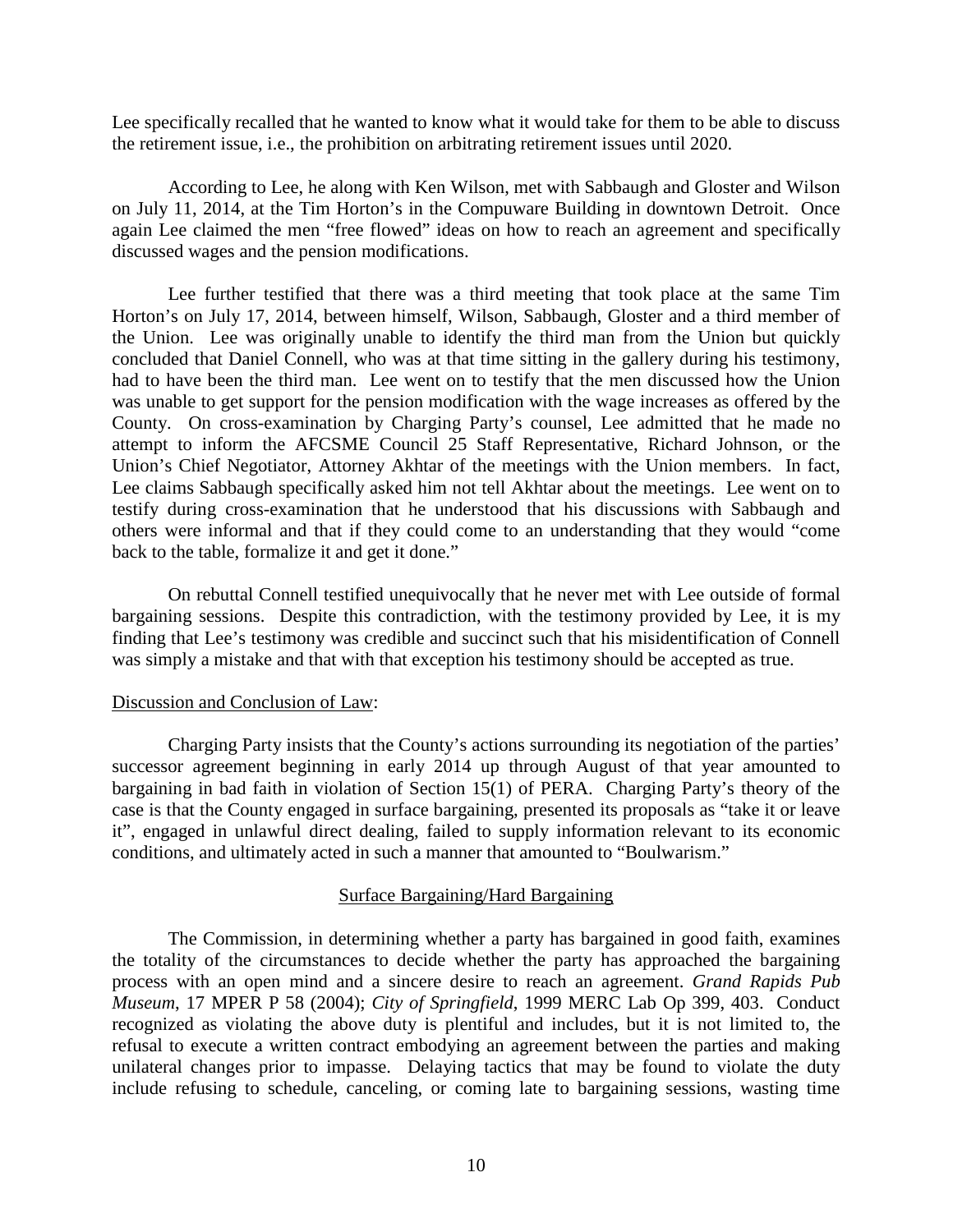during meetings, and promising, but failing, to provide proposals. *City of Southfield*, 1986 MERC Lab Op 126, 134-135; *Unionville-Sebewaing Area Schs*, 1988 MERC Lab Op 86. Furthermore, while conduct amounting to "hard bargaining" is not unlawful on its face, the Commission has in the past found it appropriate to examine proposals to consider whether certain bargaining demands constitute evidence of bad-faith bargaining. *See Oakland Cmty College*, 15 MPER 33006 (2001).[7](#page-10-0)

Charging Party claims that the County's DEP served as the basis for an intractable position from which the County could not bargain in good faith, i.e., the County tied its own hands. Furthermore, Charging Party insists that the County's continual inclusion of pension changes in its package proposals were made in bad faith in light of the Article 38 language that, according to Charging Party, removed any obligation to bargain pension issues.

Ignoring for a moment the pension and Article 38 issue, I am not of the opinion that the County placed itself into an intractable position by approving the DEP in May of 2014 and bargaining from that position, or that its proposals were proffered in a manner as characterized by Charging Party, i.e., "take it or leave it." First, the proposals set forth by the County do not mirror the DEP to the extent as argued by Charging Party; one major difference is the absence of a 5% wage cut as sought by the DEP as opposed to the maintaining of the status quo for the first two years of the proposals and 2.5% wage increases in years three and four. Furthermore, while the movement between the various County proposals, does not appear great, it must be observed that the record shows the County was essentially bargaining against itself as Charging Party never made any formal proposal other than its continued insistence for a one-year status quo extension. No testimony or evidence was introduced to show that the County adopted a fixed position which it refused to budge. As such it is my finding that the Union failed to establish that the County did not come to the bargaining table with an open mind and a sincere desire to reach an agreement or that the County's conduct throughout negotiations violated the duty to bargain in good faith under PERA.

Additionally, I find that the County's continual placement of pension changes in its proposals in spite of the Article 38 language is not indicative of bad-faith bargaining. While the Union seemingly has a very good argument that it is under no obligation to bargain over pension changes by nature of Article 38, the plain language of that clause provides that the parties "may agree" to bargain over such and not that the parties were precluded from doing so. Testimony provided at the hearing establishes that the County attempted to bargain changes to the pension and in exchange offered a wage increase – an increase that was not contained within the DEP. At no point during the hearing did any witness testify that the Union said it was not going to bargain over pension changes; on the contrary Connell's notes establish that the parties discussed pensions on several occasions during the many bargaining sessions, albeit not as part of the formal negotiations.

<span id="page-10-0"></span> <sup>7</sup> In *Oakland Cmty College*, the Commission held that the employer had engaged in surface bargaining based, in part, on the employer's insistence on multiple proposals that would have effectively required the union to forfeit its role as the exclusive bargaining agent. These included a proposal to give the college chancellor complete discretion in making merit wage adjustments and a proposal to create employee participation committees that would replace the union in dealing with the employer over terms and conditions of employment during the term of the contract.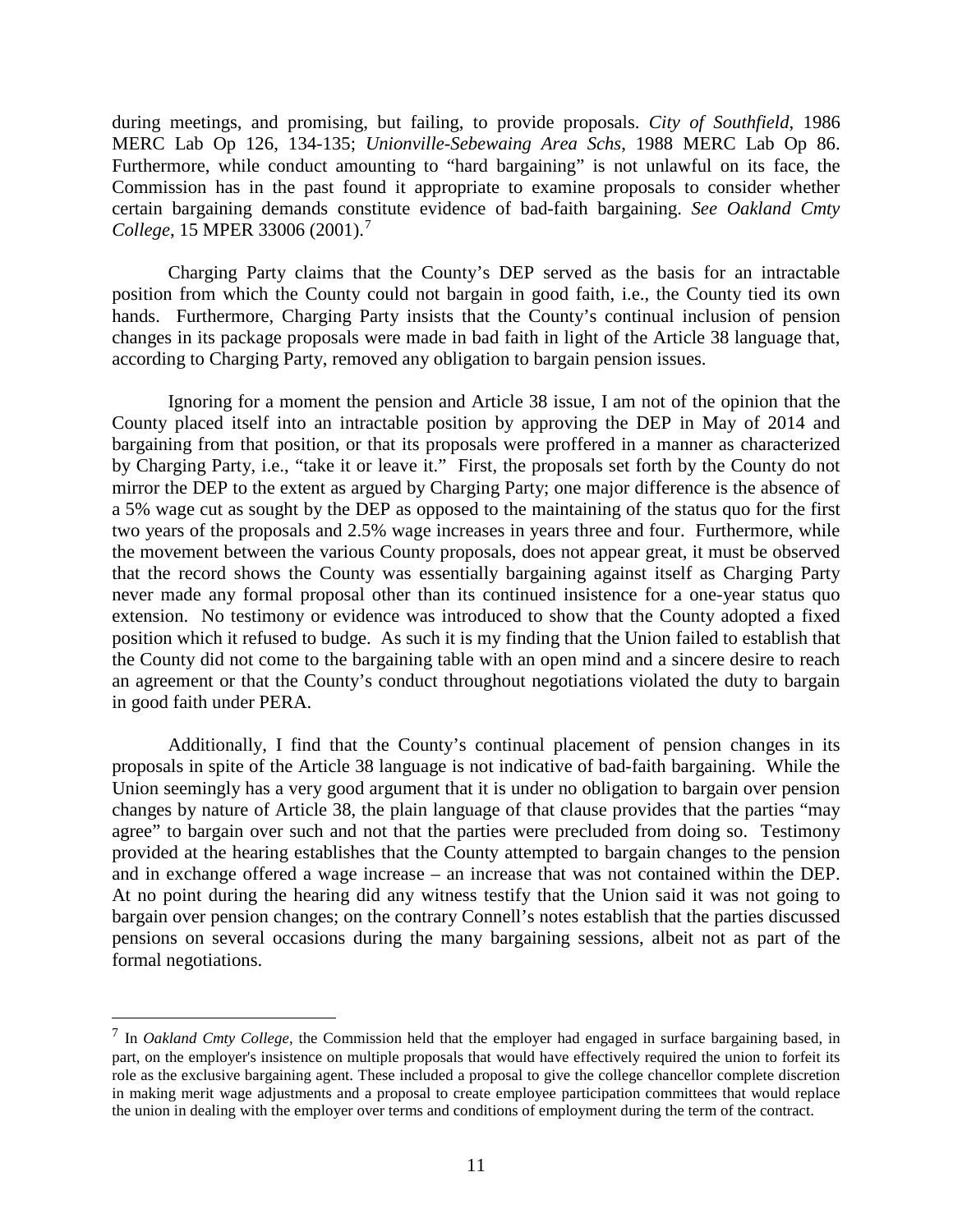## Direct Dealing

Our Commission has held that PERA prohibits an employer whose employees are represented by a labor organization from dealing directly with employees or groups of employees. *City of Detroit (Fire Dept),* 1991 MERC Lab Op 443, 448. An employer who negotiates or attempts to negotiate directly with employees over changes in terms and conditions of employment violates its duty to bargain in good faith because such efforts seriously undermine the authority of the bargaining representative. *West Bloomfield Twp*, 25 MPER 78 (2012). Criteria developed by the National Labor Relations Board (NLRB) to determine whether an employer unlawfully engaged in dealing are: (1) the employer communicated directly with union-represented employees; (2) the discussion was for the purpose of establishing or changing wages, hours, and terms and conditions of employment or undercutting the Union's role in bargaining; and (3) the communication with employees was to the exclusion of the union. See *Permanente Medical Group, Inc*, 332 NLRB 1143, 1144 (2000). The NLRB has noted that in any case involving an allegation of direct dealing, the inquiry must focus on whether the employer's direct communication with its employees is likely to "erode the union's position as exclusive representative." *City of Detroit (Housing Commission),* 2002 MERC Lab Op 368, 376 (no exceptions), citing *Modern Merchandising*, 284 NLRB 1377, 1379 (1987).

Here the only evidence offered that could give rise to a direct dealing claim is the testimony provided by County Executive Chief of Staff Lee. Lee's testimony, other than the mistaken identity of a third man, was not challenged or contradicted by the Union. Lee testified that he met with members of the Union's bargaining team outside of bargaining sessions at their request and not his. Ignoring that the individuals Lee claims to have met with were not merely employees but rather were two members of the Union's bargaining team, with one being the local president, given the Union's strident presentation of "off the record" and "free flow" conversations as being outside the realm of formal bargaining and Lee's unrefuted claims of engaging in just such talk, the Union did not, in my opinion, establish that the County violated PERA.

## Refusal to Supply Information

Charging Party argues that the County either failed or refused to supply financial information in support of its bargaining position, i.e., financial distress. However, Charging Party did not articulate with any specificity information that it requested which was not provided. Further, while Charging Party attempts to make an issue of the County Treasurer and the County's DTRF, there is no cognizable connection between such and the claim that the County withheld information requested by the Charging Party. On the contrary, the record clearly shows that the DEP specifically accounted for more than \$82 million dollars released by the Treasurer, with said funds being used to pay down the accumulated deficit. Charging Party did not establish that there were additional funds "hidden" by the County or Treasurer, or that the County failed to provide information requested of it.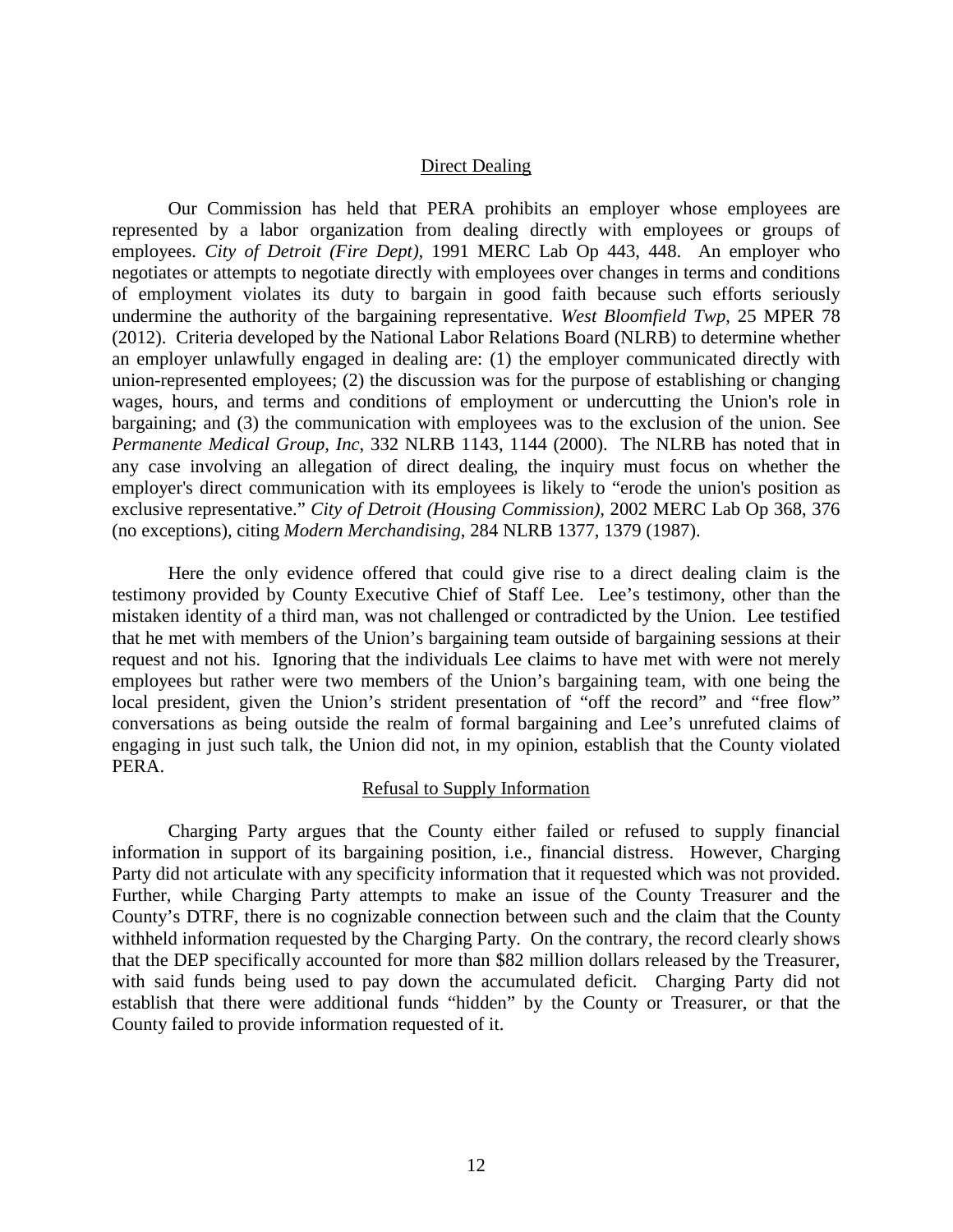#### Boulwarism

"Boulwarism" refers to a style of bargaining in which an employer (1) presents a "takeit-or-leave-it" proposal, (2) engages in direct dealing with workers thereby bypassing union leadership, and (3) refuses to supply information relevant to its proposal. See *NLRB v General Electric,* 418 F2d 736 (2nd Cir 1969).

The earliest instance that the Commission was presented with a bargaining charge alleging "Boulwarism" occurred in *Bangor Township Board of Education,* 1984 MERC Lab Op 274 (no exceptions). In that case, the ALJ concluded, while noting that the employer had in deed insisted on the need for a wage freeze, the record nonetheless indicated that the employer did not refuse to discuss other issues and in fact was "open to compromise on such issues as the length of the freeze." Additionally the ALJ took notice that although there were "scattered individual efforts by various administrators to persuade certain employees of the seriousness of the financial situation" together with two letters summarizing the employer's position, those actions taken as a whole did not satisfy the bypassing element of "Boulwarism."

In *North Dearborn Heights School District,* 1986 MERC Lab Op 980, a case addressing bargaining issues involving the annexation of one school district by another district, the Commission was once again faced with a "Boulwarism" bargaining charge. The Commission stated that "Boulwarism" involves "the taking of a fixed position at the bargaining table coupled with a campaign of communication aimed at persuading employees to the employer's position." Here, the Commission determined that the "direct bargaining" complained of by the charging party was merely the employers' communication of its position and not a violation of PERA either as an element of "Boulwarism" or otherwise.

The next and last time "Boulwarism" was raised in the context of an unfair labor practice proceeding occurred in *Ferris State University*, 11 MPER 29050 (1998) (no exceptions). There, the ALJ found that a memorandum provided to charging party's members by the employer had "merely set forth the parties' table positions, reported on the status of bargaining, and provided information" and therefore did not satisfy the second element necessary to establish Boulwarism.

Whether I analyze Charging Party's claim of "Boulwarism" with three elements as established by the NLRB or with only two elements as recognized by the Commission, for the reasons as explained in the preceding sections, I reach the same conclusion; Charging Party failed to establish a violation.

#### Conclusion:

In looking at the County's conduct and actions as developed with the record in the present proceeding it is the opinion of the undersigned that the County did not violate its statutory duty to bargain in good faith as alleged by Charging Party herein. I have considered all other arguments as set forth by the parties and conclude such does not change the outcome. As such I recommend that the Commission issue the following order: